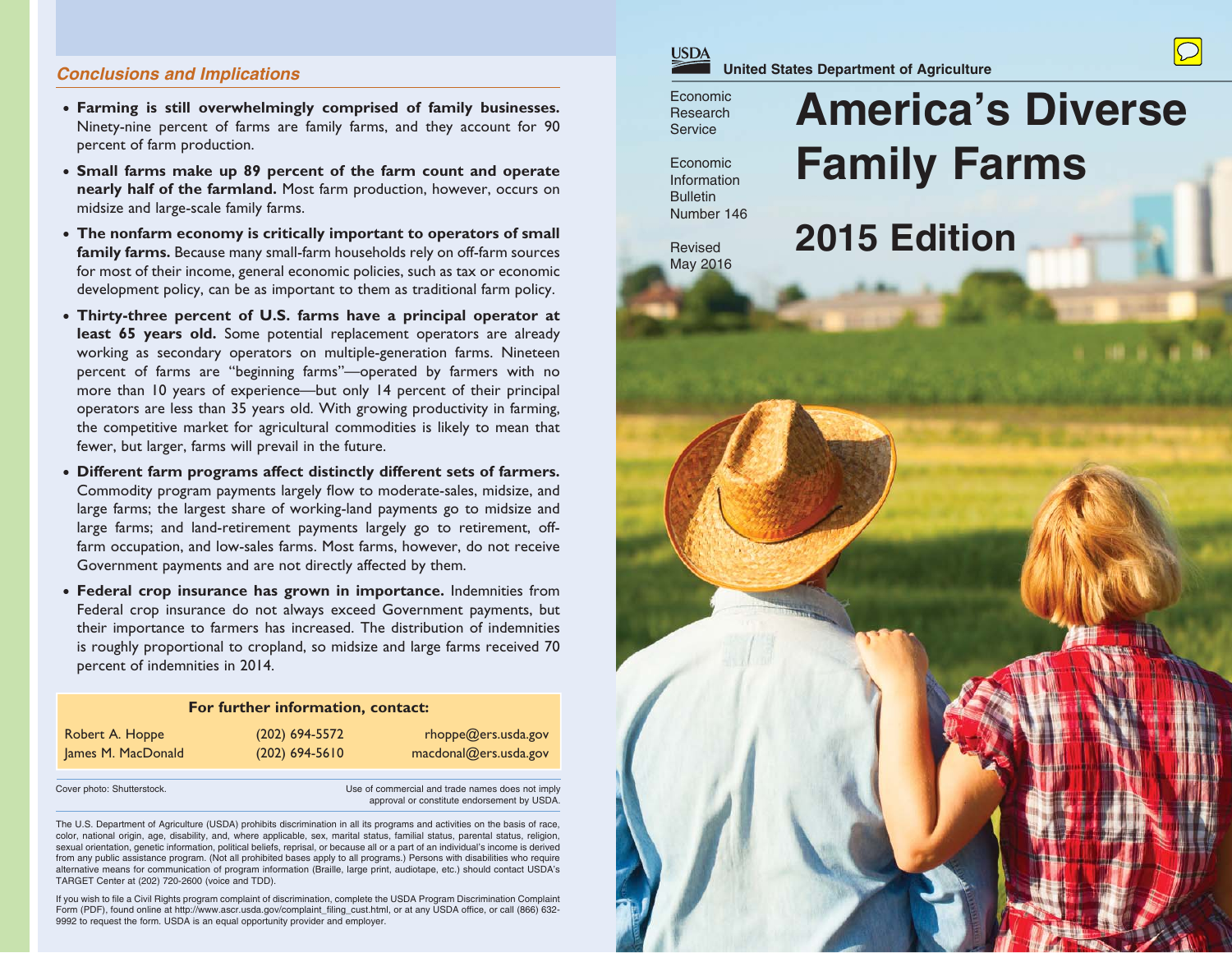## **America's Diverse Family Farms**

road descriptions of farms based on U.S. averages can mask variation among different sizes and types of farms. This report uses a farm classification, or typology, developed by USDA's Economic Research Service (ERS), that categorizes farms into more homogenous groupings to understand conditions within the Nation's diverse farm sector. The classification is based largely on annual revenue of the farm, major occupation of the operator, and family/nonfamily ownership of the farm.

## **Farm Typology**

The farm typology, or classification, developed by ERS primarily focuses on the "family farm," or any farm where the majority of the business is owned by the operator and individuals related to the operator. USDA defines a farm as any place that produced and sold—or normally would have produced and sold—at least \$1,000 of agricultural products during a given year. USDA uses acres of crops and head of livestock to determine if a place with sales of less than \$1,000 could normally produce and sell that amount. Farm size is measured by gross cash farm income (GCFI), a measure of the farm's revenue that includes sales of crops and livestock, Government payments, and other farm-related income, including fees from production contracts.

#### *Small Family Farms (GCFI less than \$350,000)*

- **Retirement farms**. Small farms whose operators report they are retired, although they continue to farm on a small scale *(281,622 farms; 13.6% of U.S. farms)*.
- **Off-farm occupation farms**. Small farms whose operators report a major occupation other than farming *(942,978 farms; 45.4% of U.S. farms)*.
- **Farming-occupation farms**. Small farms whose operators report farming as their major occupation.
	- **• Low-sales**. GCFI less than \$150,000 *(522,080 farms; 25.1% of U.S. farms)*.
	- **• Medium-sales**. GCFI between \$150,000 and \$349,999 (*109,638 farms; 5.3% of U.S. farms*).

#### *Midsize Family Farms (GCFI between \$350,000 and \$999,999)*

• Family farms with GCFI between \$350,000 and \$999,999 (*125,760 farms; 6.1% of U.S. farms*).

#### *Large-Scale Family Farms (GCFI of \$1,000,000 or more)*

- **Large family farms**. Farms with GCFI between \$1,000,000 and \$4,999,999 (*64,004 farms; 3.1% of U.S. farms*).
- **Very large family farms**. Farms with GCFI of \$5,000,000 or more (*6,926 farms; 0.3% of U.S. farms*).

#### *Nonfamily farms*

• Any farm where the operator and persons related to the operator do not own a majority of the business (*23,266 farms; 1.1% of U.S. farms*).

## *Government Payments and Federal Crop Insurance (continued)*

## **Indemnities from Federal crop insurance are roughly proportional to acres of cropland.**

- Midsize and large farms together received 70 percent of indemnities and accounted for 60 percent of cropland in 2014. Very large farms receive a smaller share of indemnities, reflecting their small share of U.S. farms and cropland.
- About two-thirds of midsize farms and three-fourths of large farms participated in Federal crop insurance, compared with only one-sixth of all U.S. farms.
- Grain farms—the most common specialization among midsize and large family farms—accounted for 63 percent of all participants in Federal crop insurance and 60 percent of cropland.
- The amount of land insured more than tripled from 102 million acres in 1989 to 365 million acres in 2014, and indemnities exceeded Government payments for the first time from 2011 to 2013. Indemnities fell below Government payments in 2014, however, due to more favorable weather.

#### **Federal crop insurance participants, cropland, and indemnities by farm type, 2014**



d = data on retirement and nonfamily farms' share of indemnities were suppressed due to insufficient observations.

 **Indemnities** are payments from insurance to compensate for losses. **Participants** are farms paying premiums. Cropland excludes land enrolled in land-retirement programs.

Source: USDA, National Agricultural Statistics Service and Economic Research Service, 2014 Agricultural Resource Management Survey.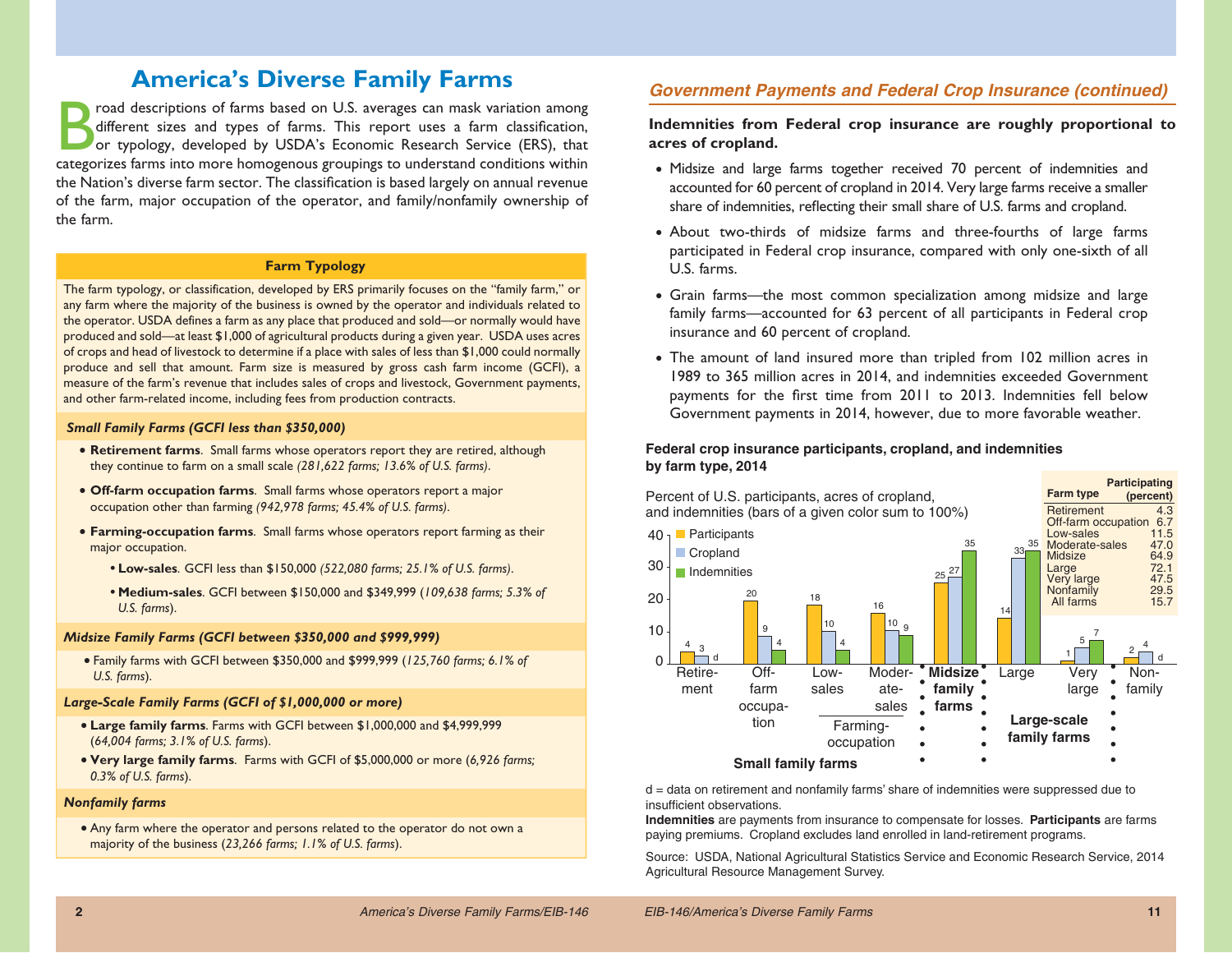## *Government Payments and Federal Crop Insurance*

#### **Recipients of Government payments differ by program.**

- Commodity program payments reflect acreage in crops historically eligible for support; 68 percent went to moderate-sales, midsize, and large family farms in 2014, roughly proportional to their 80-percent share of acres in program crops.
- Sixty-one percent of working-land conservation payments went to midsize and large family farms.
- Land-retirement programs target environmentally sensitive land; retirement, off-farm occupation, and low-sales farms received 74 percent of these payments.
- Three-quarters of all farms received no farm-related Government payments in 2014.



#### **Conservation programs:**

- **Land-retirement programs**—Conservation Reserve Program and Conservation Reserve Enhancement Program.
- **Working-land programs**—Environmental Quality Incentives Program, Conservation Security Program, and Conservation Stewardship Program.

**Commodity-related programs:** Direct Counter-Cyclical Payment and Average Crop Revenue Election programs, cotton transition payments, loan deficiency payments, marketing loan gains, net value of commodity certificates, and agricultural disaster payments.

<sup>1</sup>**Program crops** include corn, peanuts, rice, sorghum, soybeans, barley, oats, wheat, canola, other oilseeds, and dry edible beans/peas/lentils.

Source: USDA, National Agricultural Statistics Service and Economic Research Service, 2014 Agricultural Resource Management Survey.

## *Farms, Production, and Farmland*

## **Most farms are small, and small farms operate nearly half of U.S. farmland, but small farms account for only 22 percent of production.**

- Eighty-nine percent of farms are small, and these farms account for 45 percent of the land operated by farms.
- Midsize and large-scale family farms account for most production, 68 percent.
- Family farms of different types together account for 99 percent of farms and 90 percent of production.
- Nonfamily farms account for the remaining farms (1 percent) and production (10 percent).

### **Distribution of farms, value of production, and land operated by farm type, 2014**



Source: USDA, National Agricultural Statistics Service and Economic Research Service, 2014 Agricultural Resource Management Survey.

Differences among farm types are illustrated in this brochure using 2014 data from the Agricultural Resource Management Survey, an annual survey conducted by USDA's National Agricultural Statistics Service and Economic Research Service.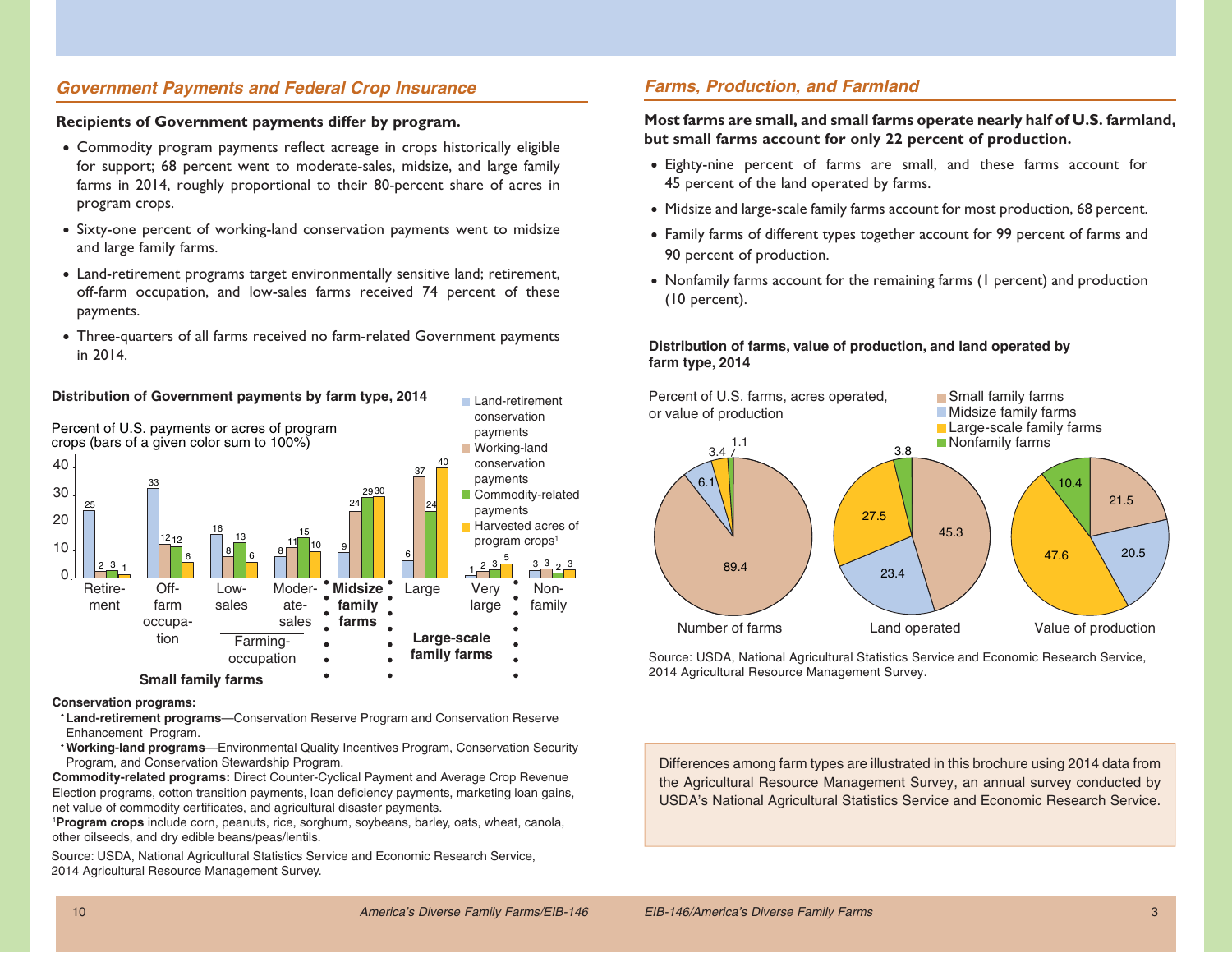## *Farms, Production, and Farmland (continued)*

Different types of farms account for the production of specific **commodities.**

- Large-scale family farms account for nearly three-fourths of dairy production.
- Midsize and large-scale family farms dominate cotton (81 percent of production), cash grains/soybeans (77 percent), and hogs (66 percent).
- Large-scale and nonfamily farms dominate high-value crops like fruits and vegetables (82 percent of production) and beef (63 percent).
- Small farms produce half of poultry (mostly under production contracts) and hay.

#### **Value of production for selected commodities by farm type, 2014**

Percent of value of production



Large-scale family farms Small family farms

<sup>1</sup>**High-value crops** include vegetables, fruits/tree nuts, and nursery/greenhouse products.

Source: USDA, National Agricultural Statistics Service and Economic Research Service, 2014 Agricultural Resource Management Survey.

## *Farm Operator Household Income and Wealth (continued)*

- Self-employment or wage/salary jobs are the main source of off-farm income for farm households. Farm households often use off-farm income to cover farm expenses and fund their farm operations.
- Operators of small farms—especially retirement, off-farm occupation, and low-sales farms—often report losses from farming. Some operators reporting farming losses may write farm losses off against other income for income tax reporting purposes.

## **Average (mean) farm operator household income by source and farm type, 2014**

| Total average<br>income      | Amount                                                                               | <b>Negative</b>                                     |                   | Total Earned <sup>1</sup> Unearned <sup>1</sup> |                            |
|------------------------------|--------------------------------------------------------------------------------------|-----------------------------------------------------|-------------------|-------------------------------------------------|----------------------------|
|                              |                                                                                      |                                                     |                   |                                                 |                            |
| <b>Dollars per household</b> |                                                                                      | Percent of<br>households                            |                   | <b>Dollars per household</b>                    |                            |
|                              |                                                                                      |                                                     |                   |                                                 |                            |
|                              | 7.743<br>-795                                                                        | 44.6<br>64.0                                        | 73.311<br>129.873 | 32.648<br>100.570                               | 40.664<br>29.303           |
|                              | 958                                                                                  | 49.7<br>19.2                                        | 73.265<br>132.593 | 41,311<br>105.177                               | 31,995<br>27.416           |
|                              |                                                                                      | 16.8                                                | 76.946            | 49.669                                          | 27.227                     |
|                              |                                                                                      | 11.8<br>8.9                                         | 75.366<br>194.200 | 50.540<br>101.341                               | 24,825<br>92.859<br>31.386 |
|                              | 81.054<br>129.078<br>74,224<br>185.163<br>208,543<br>472,033<br>2.224.517<br>134.164 | 52.569<br>131,597<br>396,668<br>2.030.317<br>31.025 | 50.6              | 103.140                                         | 71.754                     |

Household income is not estimated for nonfamily farms.

<sup>1</sup>**Earned income** comes from off-farm self-employment or wage/salary jobs. **Unearned income** includes interest and dividends, benefits from Social Security and other public programs, alimony, annuities, net income of estates or trusts, private pensions, etc.

Source: USDA, National Agricultural Statistics Service and Economic Research Service, 2014 Agricultural Resource Management Survey.

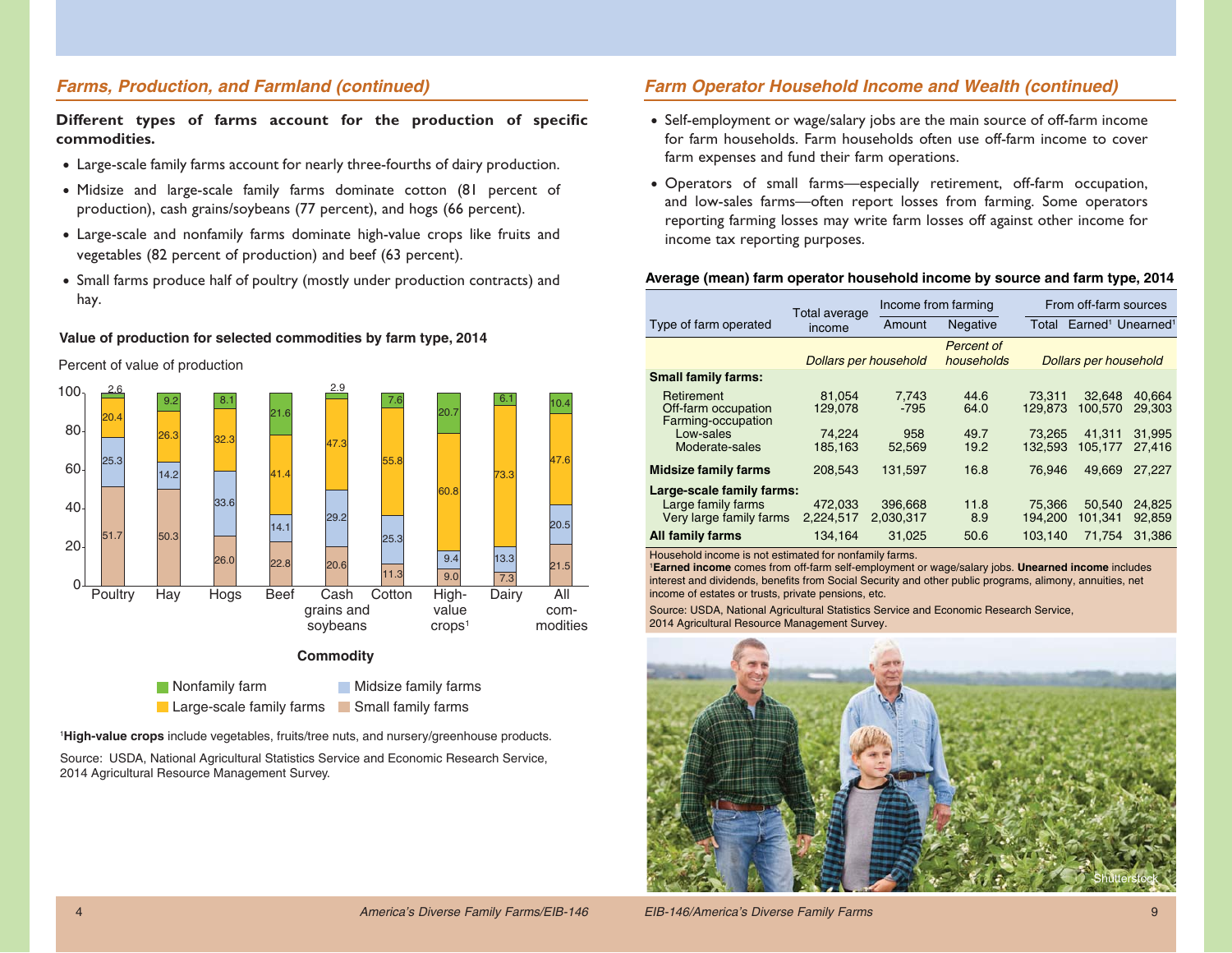## *Farm Operator Household Income and Wealth*

**Farm households in general are neither low-income nor low-wealth. For each type of farm household, both median income and median wealth are above corresponding medians for all U.S. households.**

- Overall, only 31 percent of farm households had income below the median for all U.S. households in 2014. The share of farm households with income below the U.S. median was largest for retirement (41 percent) and low-sales farms (45 percent).
- Virtually all farm households—97 percent—had wealth greater than the median for all U.S. households.

#### **Median operator household income and wealth by farm type, 2014**



Household income and wealth are not estimated for nonfamily farms.

**Operator household** income includes both farm and off-farm income received by household members. **Operator household wealth** is defined as household net worth, the difference between the household's assets and liabilities, considering farm and nonfarm assets and liabilities. **Median income (or wealth)** falls at the midpoint of the distribution of households ranged by income (or wealth); half of households rank above the median and half below it.

Source: USDA, National Agricultural Statistics Service and Economic Research Service, 2014 Agricultural Resource Management Survey for farm households. U.S. Bureau of the Census, Current Population Survey for income of U.S. households. Federal Reserve Board, Survey of Consumer Finances for net worth of U.S. households.

## *Farms and Farm Operators*

**More than a third of farms have multiple operators, and larger farms are more likely to have multiple generations of farm operators.**

- Multiple-generation enterprises are most common among large-scale family farms and nonfamily farms (18-21 percent).
- Principal and secondary operators on nonfamily multiple-generation farms are likely to be unrelated managers from different generations.

#### **Multiple-operator and multiple-generation farms by farm type, 2014**

Percent of farms in group



**Multiple-operator farms** have more than one operator. **Multiple-generation farms** are multipleoperator farms with a difference of at least 20 years between the ages of the youngest and oldest operators. The remaining farms are **single-operator farms** with only one operator (not shown).

Source: USDA, National Agricultural Statistics Service and Economic Research Service, 2014 Agricultural Resource Management Survey.